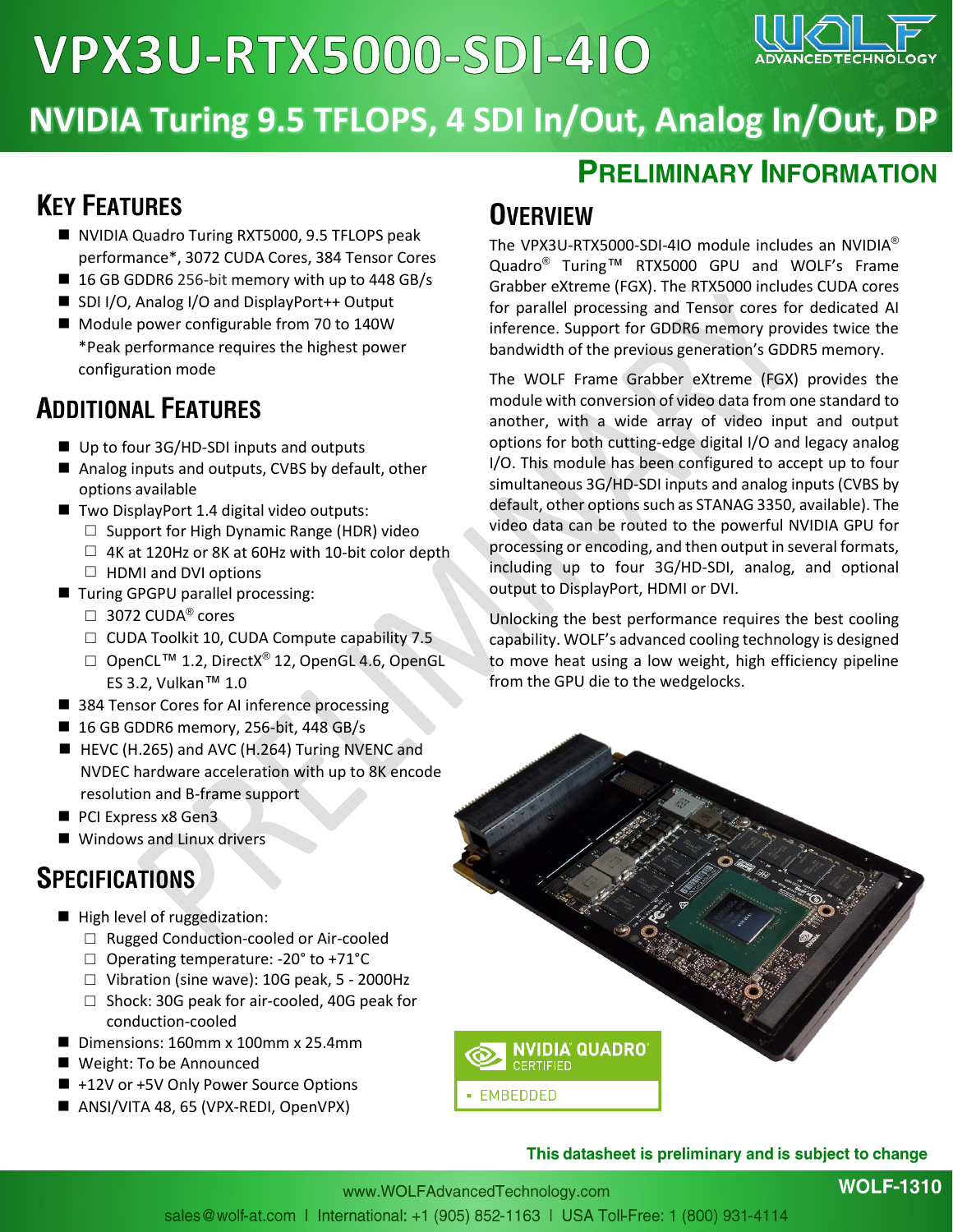## **VPX3U-RTX5000-SDI-410**



#### **PRELIMINARY INFORMATION**

#### **NVIDIA TURING STREAMING MULTIPROCESSOR (SM)**

The NVIDIA Turing architecture provides a 50% improvement in delivered performance per CUDA core compared to the Pascal generation. This is due to the new Turing Streaming Multiprocessor's independent integer datapath, allowing execution of concurrent integer and floating-point instructions, and the redesigned memory path which provides two times the bandwidth and more than two times the capacity for common workloads.

#### **FAST GDDR6 MEMORY**

Getting data into and out of a high performance GPU requires fast graphics memory to ensure that the memory does not become a system bottleneck. In moving from GDDR5 to GDDR6 the number of data transfers per clock cycle doubled from two to four, and memory chips can be read in dual-channel modes rather than just single channel modes. The newer GDDR6 memory does all of this while also slightly reducing the memory's average power consumption compared to using GDDR5 memory.

NVIDIA also uses memory compression technology, especially data color compression for reducing the amount of graphical information that needs to be transmitted. With Turing and the GDDR6 memory the latest generation compression technology provides a 20 to 30% memory compression efficiency increase.



This datasheet is preliminary and is subject to change

**WOLF-1310**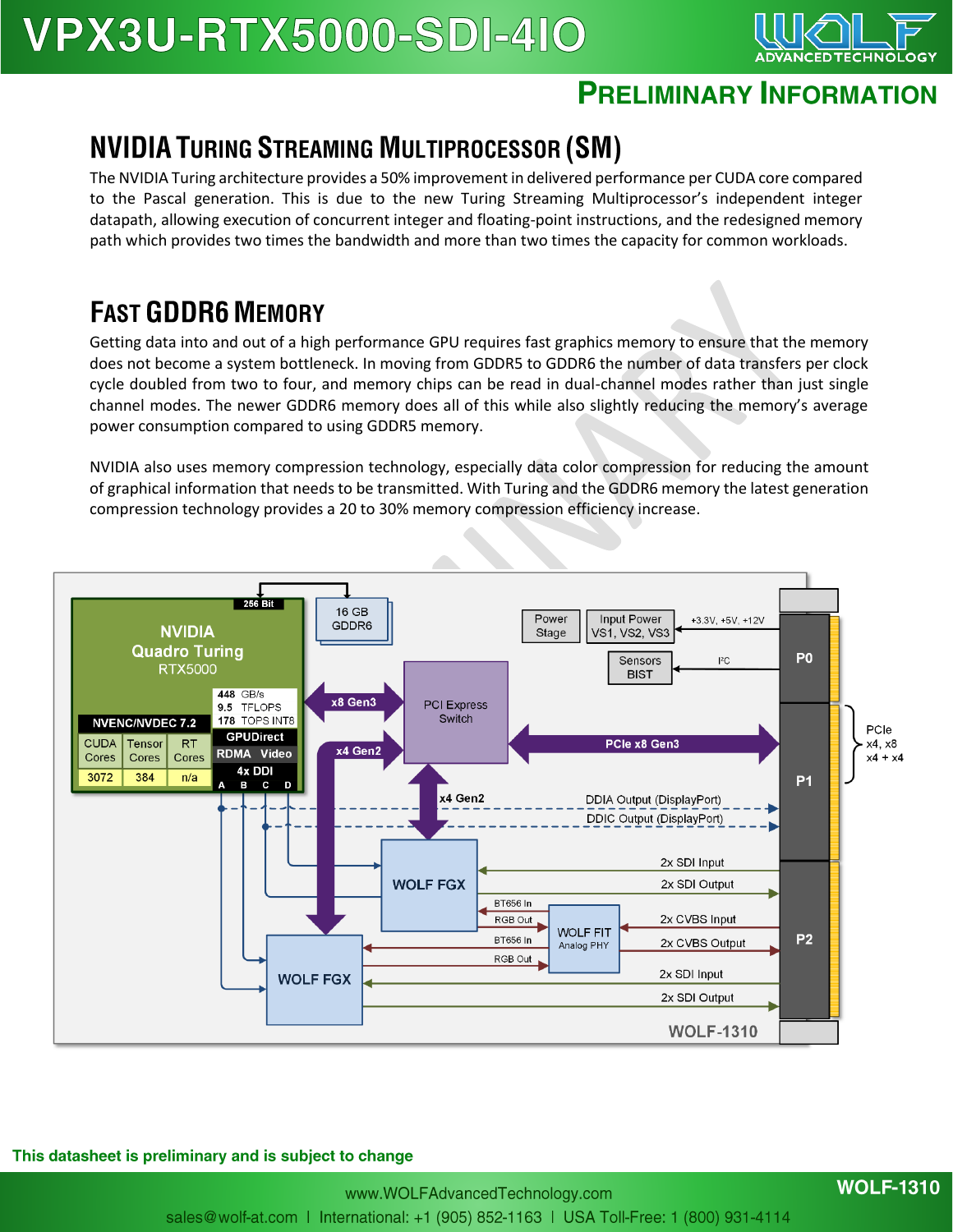

#### **PRELIMINARY INFORMATION**

#### **NVIDIA TENSOR CORES FOR ARTIFICIAL INTELLIGENCE AND HPC**

Tensor Cores are designed to speed up the tensor / matrix computations used for deep learning neural network training and inferencing operations. Turing GPUs include a new version of the Tensor Core design that has been enhanced for inferencing. Turing Tensor Cores add new INT8 and INT4 precision modes for inferencing workloads that can tolerate quantization and don't require FP16 precision.

NVIDIA provides CUDA-X AI and CUDA-X HPC libraires which are specialized libraires built on top of CUDA. They have been designed to work with NVIDIA Tensor Core GPUs to provide the tools needed to accelerate development of applications for AI and HPC.

#### **HARDWARE ACCELERATED VIDEO ENCODE / DECODE**

The RTX5000 chip includes the latest generation video encode/decode hardware acceleration engine (version 7.2). This adds support for HEVC (H.265) 8K encoding at 30 fps and B-Frame support. It also provides up to 25% bitrate savings for HEVC and up to 15% bitrate savings for AVC (H.264). Using the Turing encoding engine for video encoding provides an efficient, high quality method to achieve real time 8K and 4K encoding without burdening the system CPU.

As with previous versions of the encoding engine, NVENC supports CBR and VBR rate control, programmable intra-refresh for error resiliency, and a motion estimation (ME) only mode. The NVIDIA Video Codec SDK provides a complete set of APIs, samples and documentation for hardware accelerated video encode and decode on Windows and Linux.

#### **DESIGNED FOR SYSTEM INTEGRATION**

The VPX architecture is diverse, spanning custom backplanes, an ambiguous system specification and differing input and output methodologies. That is precisely why WOLF modules come with factory configuration options to solve virtually all system integration challenges.

This WOLF module has been designed to include a WOLF FGX to support additional video output protocols that are not native to the Turing GPU. Through MCOTS services, the number of outputs and the protocols used can be changed to meet the requirements of many different system architectures.

This module has been designed to support VPX REDI (VITA 48) and OpenVPX (VITA 65). For PCIe X8 upstream and X4 upstream / X4 downstream this module is compatible with the following OpenVPX slot profiles:

- SLT3-PAY-1D-14.2.6
- SLT3-PAY-2F-14.2.7
- SLT3-PAY- 1F4U-14.2.8
- SLT3-PAY-8U-14.2.9

This module or others from the same family can be modified to support other OpenVPX profiles. Please contact WOLF to discuss your system level requirements.